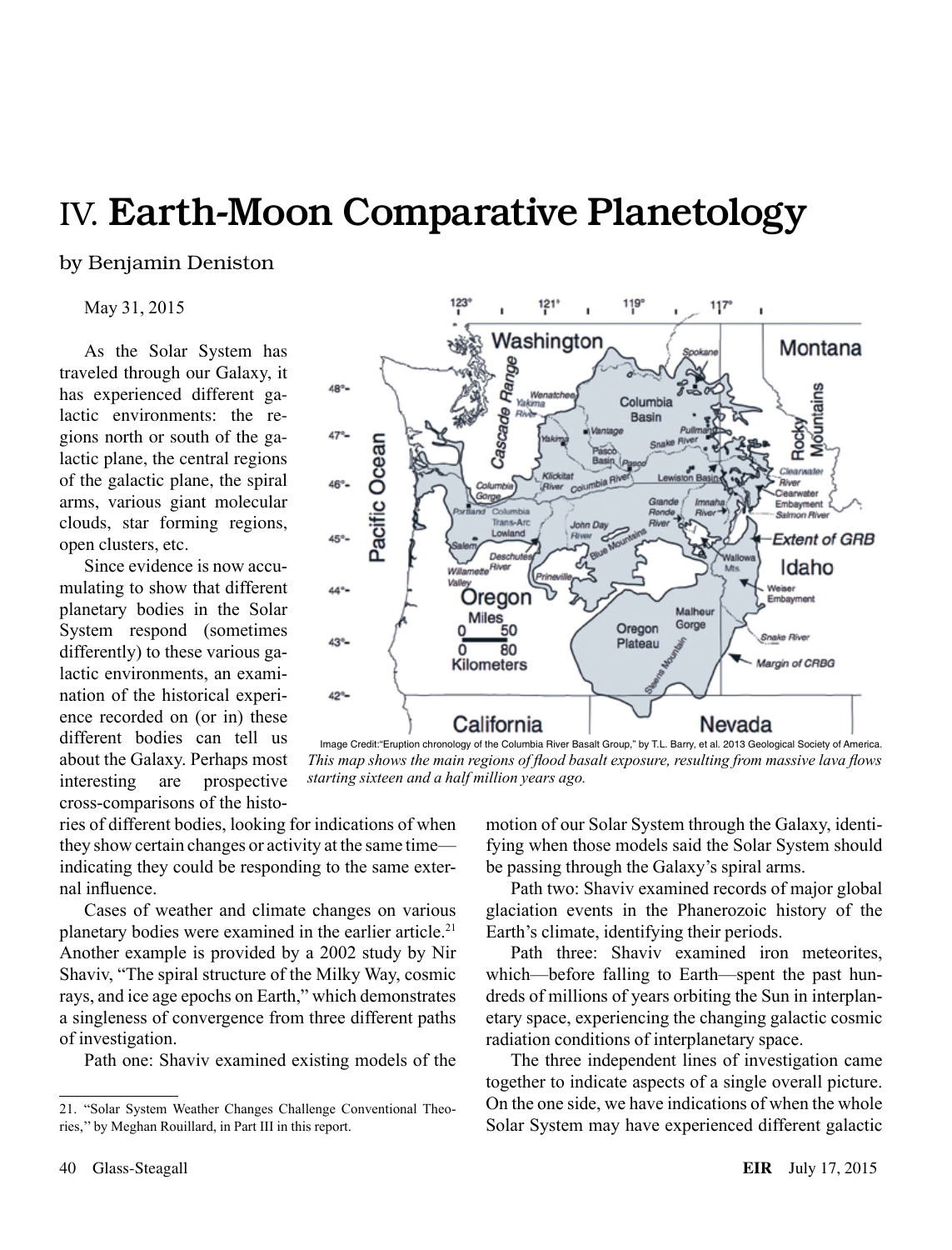

digm of stellar-level science, this is not the first time the question has been posed. Here, in addition to identifying existing investigations, we will add another bit of evidence, which, to this author's knowledge, hasn't been posed before: the temporal correspondence between the largest three recent periods of lunar volcanism with the last three major periods of flood basalt events on Earth.23

Since the geophysical (or comparable) activity within planetary bodies is currently believed to be an isolated and self-determined product of that

*The eruption of the Baroarbunga Volcano on September 4th 2014.*

environments, and, on the other side, we have records of different bodies of the Solar System responding in their own way to changing cosmic environmental conditions (for the Earth, a response of the climate system; for the asteroid pieces which are to become meteorites, a response in the records of chemical transmutation through galactic cosmic ray spallation—and the subsequent records told by the radioactive decay of the created elements).

For the response of Earth systems, additional examples (besides climate response) include the potential reaction of life and the biosphere to these varying galactic environments<sup>22</sup>

Here we will briefly focus on provocative evidence indicating that perhaps records of another type of planetary activity might also be telling us about different galactic environments: the processes underlying largescale planetary volcanic events and geophysical activity more generally.

While such a relation—showing planetary geophysical activity to be responsive to galactic influences would be extremely challenging to the current paraplanetary body, indications for responses to external influences could point to mechanisms associated with a new galactic-level of science.

## **Biodiversity, Geophysical, and Galactic Cycles**

In 2005 a ~60 million year cycle in marine fossil biodiversity was discovered.<sup>24</sup>

Subsequent investigations into the possible cause of this cycle noted that the period and phase of the cycle correspond very well with the modeled motion of our Solar System above and below the plane of our Galactic System.25 However, a galactic influence guiding the evolution of life has remained outside the scope of thought of most researchers, because it would require the relation (mechanism) to be expressed though a north-south dissymmetrical characteristic in the Galactic System.26

<sup>22.</sup> See "A Vernadskian Reconsideration of Galactic Cycles and Evolution" in this report.

<sup>23.</sup> Flood basalt events are produced when a massive volcanic eruption or a series of eruptions cover large areas with lava. These can also produce structures called large igneous provinces.

<sup>24.</sup> "Cycles in fossil diversity," Rohde, Muller; 2005.

<sup>25.</sup> "Do extragalactic cosmic rays induce cycles in fossil diversity?" Medvedev and Melott, 2007.

<sup>26.</sup> "[A Vernadskian Reconsideration of Galactic Cycles and Evolu](http://www.larouchepub.com/eiw/public/2015/eirv42n21-20150522/59-64_4221.pdf)[tion](http://www.larouchepub.com/eiw/public/2015/eirv42n21-20150522/59-64_4221.pdf)," Benjamin Deniston; *EIR*, May 22, 2015.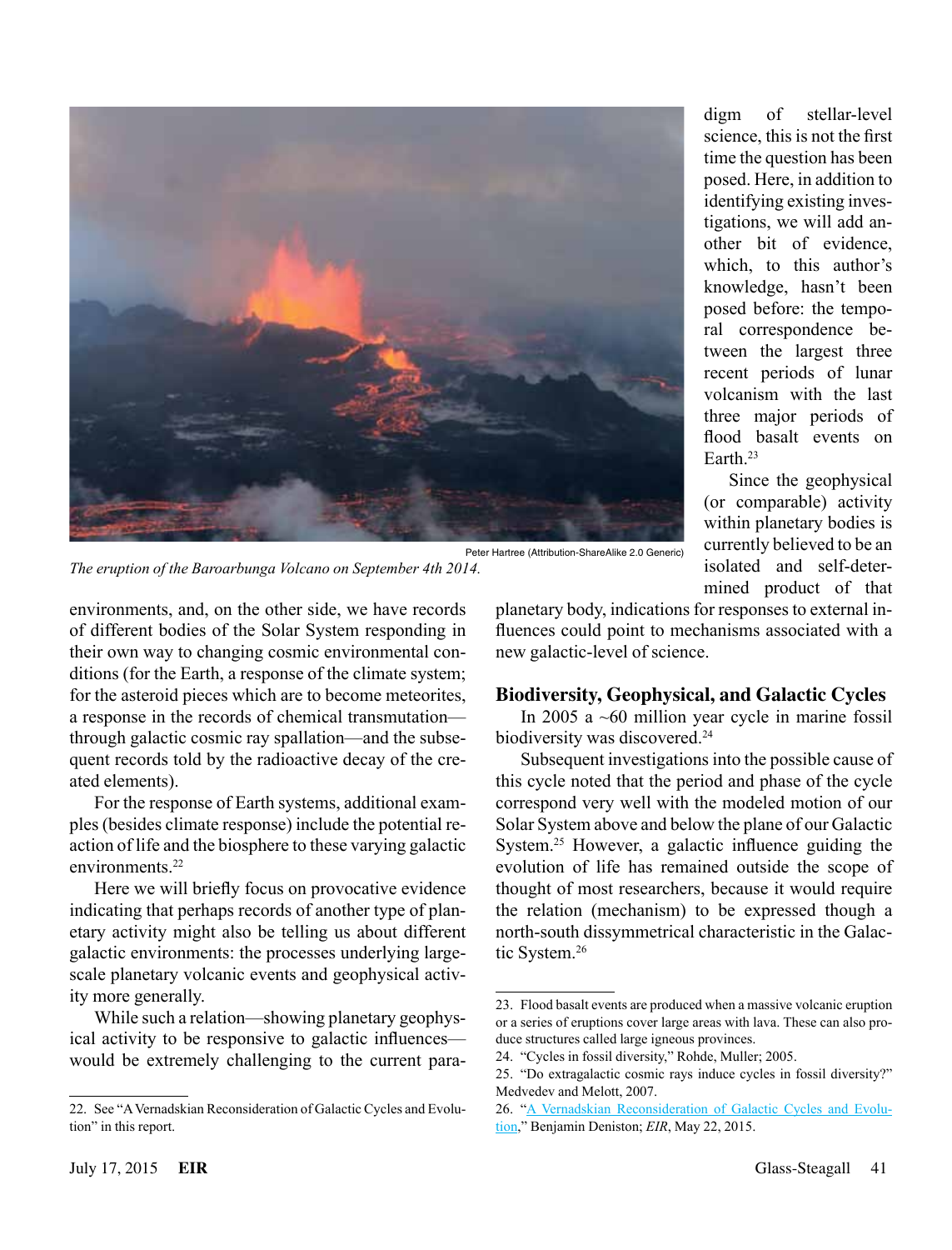

approach<sup>30</sup>—examines such correlations between activity of the lower order system associated with its changing relations to the higher-order system as clues and anomalies which might force the need for a new level of science—a new understanding associated with a higher-order galactic principle (and a corresponding higher-order physics, subsuming present notions).

Corresponding independent responses from different planetary bodies in our Solar System (the Earth and

At around the same time other studies showed that cycles in geophysical activity (large scale volcanism, sedimentation, and continental uplift) match this  $~560$ million year biodiversity cycle quite well.<sup>27</sup>

*The Sosigenes lava flow (irregular mare patch) might be just 18 million years old.*

Could the biodiversity cycles and the geophysical cycles both be expressing a response to the changing galactic environment experienced by the Solar System?

There are two ways this question can be approached.

One approach—which could be called the 1900 approach28—states that a mechanism must first be posited to explain how the interaction could occur within the framework of currently known (or possibly accepted) physics, and only then can the question be asked. At least one published study (known to this author) has attempted to related biodiversity cycles, geophysical activity, and the motion of our Solar System through the Galaxy in this way; however their mechanism is unable to account for all the correlations between galactic travels and geophysical activity on Earth.29

Another approach—what could be called a Cusian

Moon) provide an impetus to force more attention to this second approach.

## **A Cusian Approach**

In late 2014 a study was published showing that the Moon has been volcanically active much more recently than scientists had thought.<sup>31</sup>

While it was thought that volcanism on the Moon ended around a billion years ago, this study showed that multiple lunar volcanic structures are almost certainly less than 100 million years old. The study provided approximate dates for the three largest of these recent structures.

•"Sosigenes irregular mare patch" (IMP), covering 4.5 km2 , is dated to about 18 million years (Myr) ago  $(+/- 1$  Myr)

 $\cdot$ "Ina," covering 1.7 km<sup>2</sup>, is dated to about 33 Myr  $(+/- 2 Myr)$ 

• "Cauchy-5 IMP," covering  $1.3 \text{ km}^2$ , is dated to about 58 Myr  $(+/- 4$  Myr)

In pursuit of a Cusian approach, this author thought to compare these three dates with periods of increased volcanic activity on Earth.

Two sources provide the approximate dates for periods of increased large-scale Earth volcanism (referred

<sup>27.</sup> "Sixty-two million year cycle in biodiversity and associated geological processes," Rohde, 2006. "60-Myr Periodicity Is Common to Marine Sr, Fossil Biodiversity, and Large-Scale Sedimentation: What Does the Periodicity Reflect?" Melott, Bambach, Petersen, McArthur, 2012.

<sup>28.</sup> See [Jason Ross's presentation](http://youtu.be/QQ9f3RTQGEE?t=1550) to the May 16, 2015 Schiller Institute New York City conference, and ["The Escape from Hilbert's 'ZETA'](http://www.larouchepub.com/lar/2010/3711map_cosmos.html)  ['X':](http://www.larouchepub.com/lar/2010/3711map_cosmos.html) Mapping the Cosmos!" by Lyndon LaRouche, *EIR*, March 19, 2010.

<sup>29.</sup> "Disc dark matter in the Galaxy and potential cycles of extraterrestrial impacts, mass extinctions and geological events," Rampino, 2015.

<sup>30.</sup> *De Docta Ignorantia*, Nicholas of Cusa, 1440.

<sup>31.</sup> "Evidence for basaltic volcanism on the Moon within the past 100 million years," Braden, Stopar, Robinson, Lawrence, vander Bogert, Hiesinger, 2014.